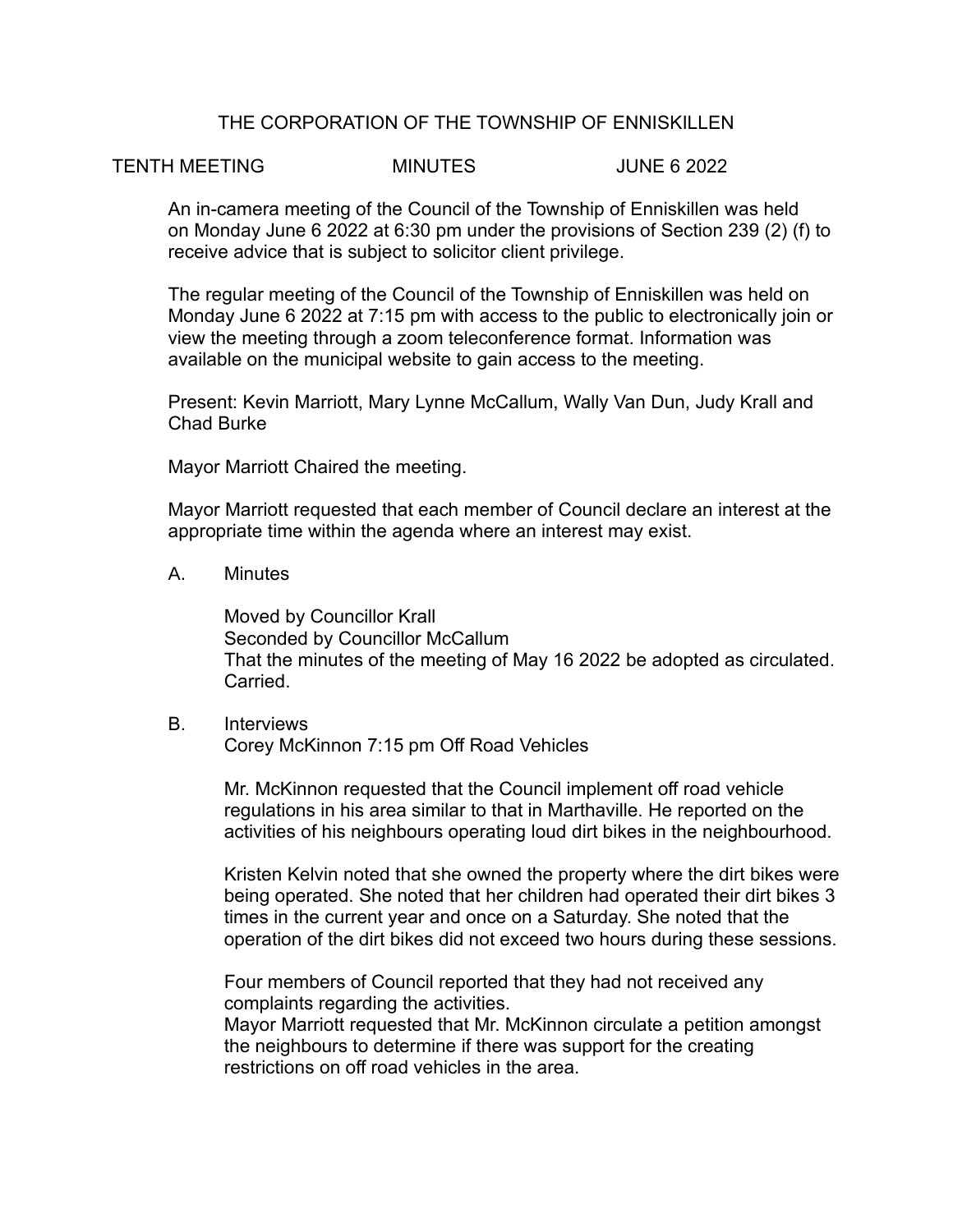Moved by Councillor Krall Seconded by Councillor Van Dun That the discussion of off-road vehicles be tabled to provide time for additional information to be provided by Mr. McKinnon. Carried.

Roads: Fox Creek Bridge Shiloh Line

The Clerk reported that the Road Superintendent had received a proposal from Moran Contracting to undertake deck repairs to the Fox Creek bridge on Shiloh Line. The design and construct proposal was estimated at \$54,400.

Moved by Councillor McCallum Seconded by Councillor Van Dun That the deck repair to the Fox Creek Bridge on Shiloh Line be approved. **Carried** 

#### Brine Application

The Clerk noted that half of the brine for dust suppressant had been applied to Township gravel roads.

## Water: Update verbal

The Clerk noted that water billings would be sent out in the current week. Further discussions were taking place regarding the LaSalle pump area. A discussion with the hog operators was taking place to determine the amount of on-site water storage that was available.

#### Sewer: Update verbal

The Clerk reported that discussions were taking place with contractors to obtain pricing for the removal of the sludge at the Oil City lagoon.

The Clerk reported that the Simpson Drain had been cleaned. A request was made to hold a second site meeting to discuss the replacement of culverts on the drain.

Moved by Councillor Van Dun Seconded by Councillor Krall That Councillor McCallum be appointed as Council representative for the Simpson Drain site meeting. Carried.

The Clerk reported that a drain maintenance request was received from Wally Lang regarding the cleaning of the 9/10 Sideroad Drain.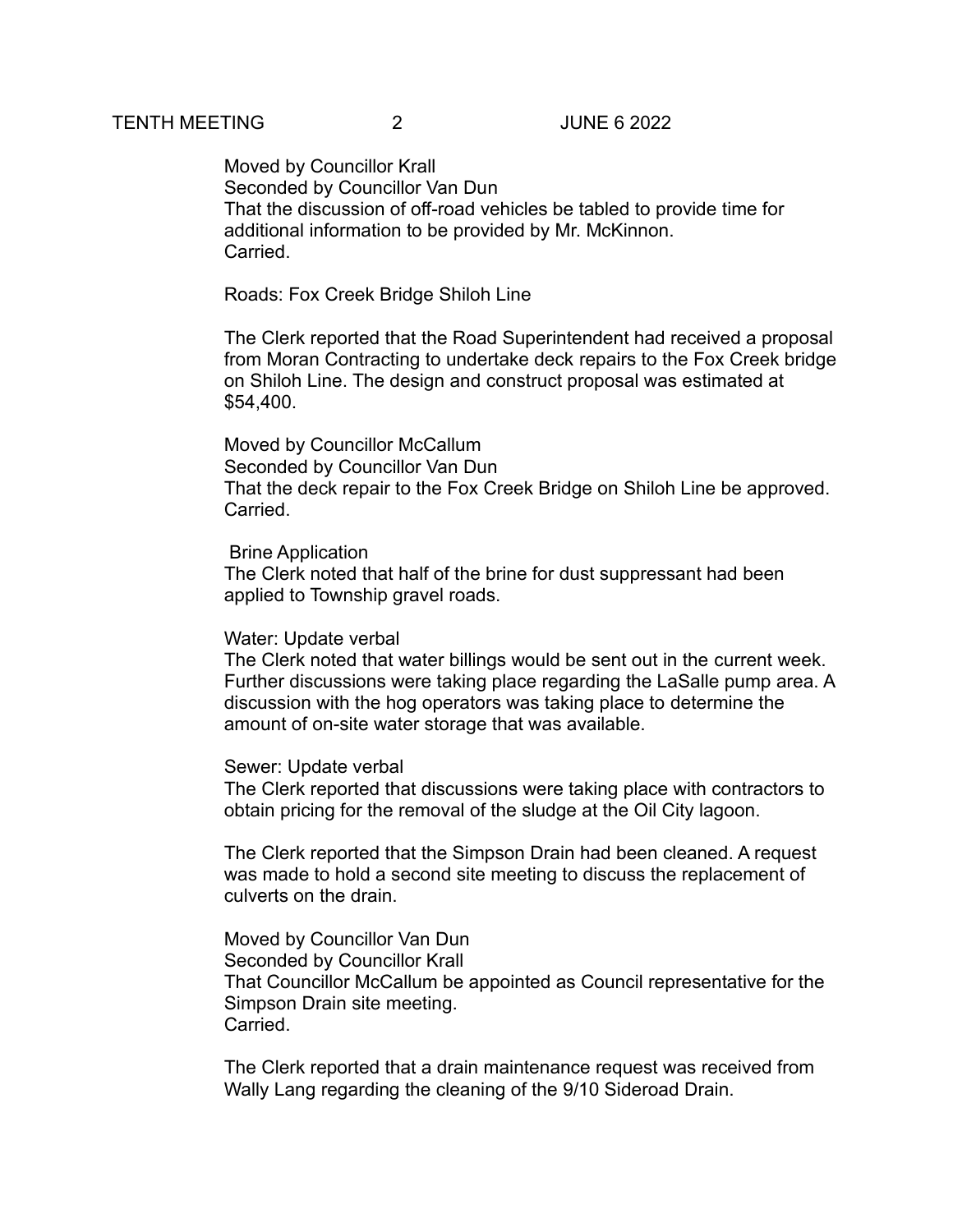Moved by Councillor McCallum Seconded by Councillor Burke That Councillor Van Dun be appointed as Council representative for the 9/10 Sideroad Drain site meeting. **Carried** 

- C. Correspondence for information
	- 1. County of Lambton 2022-2026 Road Construction Bylaw
	- 2. Oil Museum of Canada thank you for donation
	- 3. St Clair Conservation Authority Meeting Highlights Apr 21 2022
	- 4. Town of Petrolia Notice of refusal of zoning bylaw amendment
	- 5. Town of Petrolia Notice of adoption of Official Plan Amendment #7
	- 6. Town of Petrolia passage of amending zoning bylaw
	- 7. Debb Pitel thank you for donation
	- 8. County of Lambton exiting emergency response mode

Moved by Councillor Krall Seconded by Councillor Van Dun That correspondence items 1-8 be received and filed. Carried.

- D. Correspondence requiring motions
	- 1. Resolution Cambridge Free Public Transit on Election Days

Moved by Councillor Krall Seconded by Councillor McCallum That the resolution from Cambridge regarding free public transit on election days be received and filed. Carried.

2. Resolution Brantford release documents to the Mohawk Institute Residential School

Moved by Councillor Krall Seconded by Councillor Van Dun That the resolution from Brantford regarding documents about the Mohawk Institute be received and filed. Carried.

3. Resolution Shuniah Rural and Northern Education Fund

Moved by Councillor Krall Seconded by Councillor Burke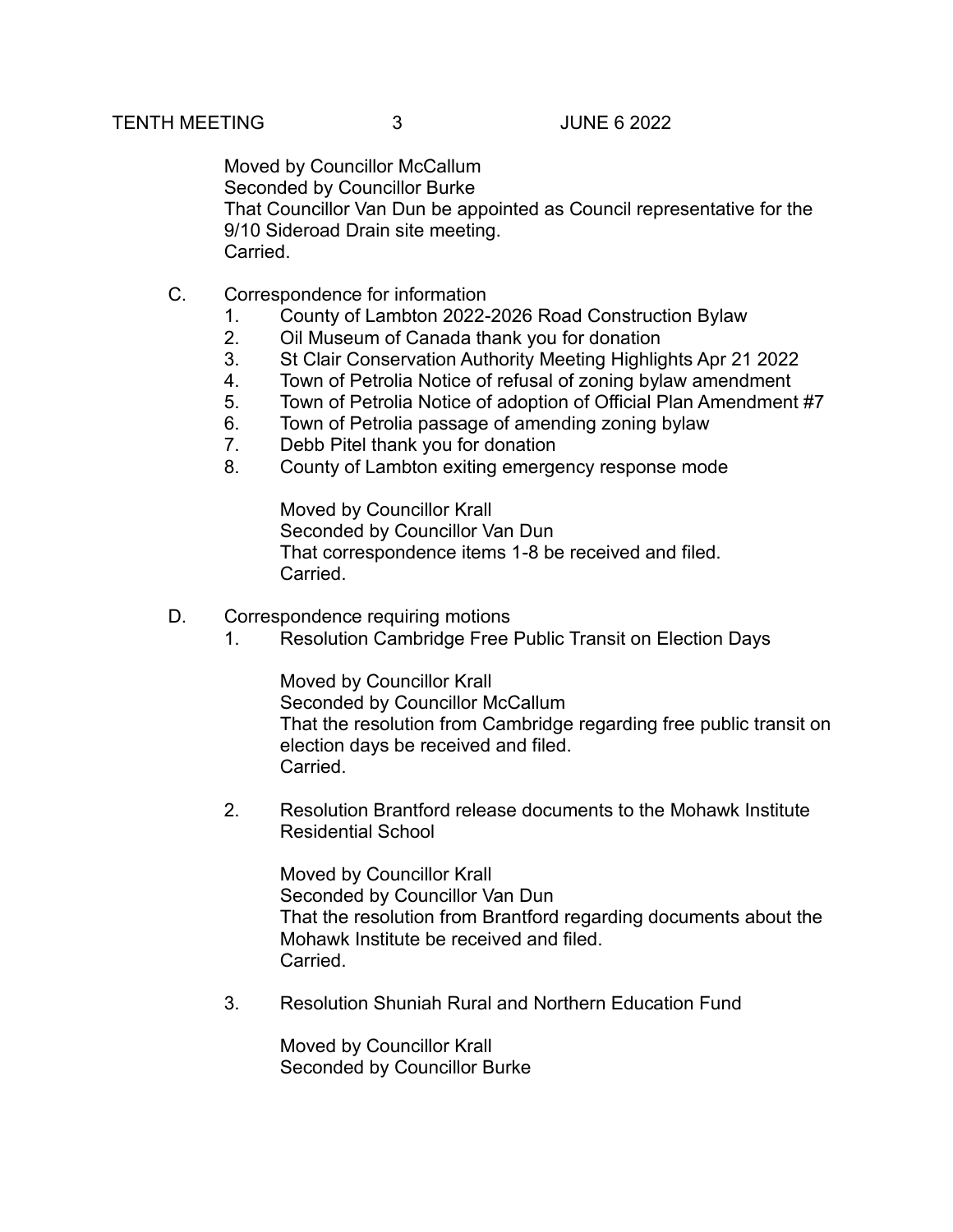TENTH MEETING 4 JUNE 6 2022

That the resolution from Shuniah regarding the Rural and Northern Education Fund be received and filed. **Carried** 

4. Resolution Newmarket mandatory firefighter certifications

Moved by Councillor Krall Seconded by Councillor Burke That the resolution from Newmarket regarding the funding of mandatory firefighter certification be supported. Carried.

5. Resolution Rainy River transfer highways back to Ontario

Moved by Councillor Krall Seconded by Councillor McCallum That the resolution from Rainy River requesting transfer of Highways back to the province be received and filed. Carried.

6. Resolution Muskoka Annual Emergency Exercise

Moved by Councillor Krall Seconded by Councillor McCallum That the resolution from Muskoka regarding annual emergency exercises be supported. Carried.

7. Resolution Fort Erie Vacant Foreign Owned Properties

Moved by Councillor Krall Seconded by Councillor Van Dun That the resolution from Fort Erie regarding foreign owned properties be received and filed. Carried.

8. Resolution Fort Erie Bidding Wars on Apartment Rentals

Moved by Councillor Krall Seconded by Councillor Van Dun That the resolution from Fort Erie regarding apartment rentals be received and filed. Carried.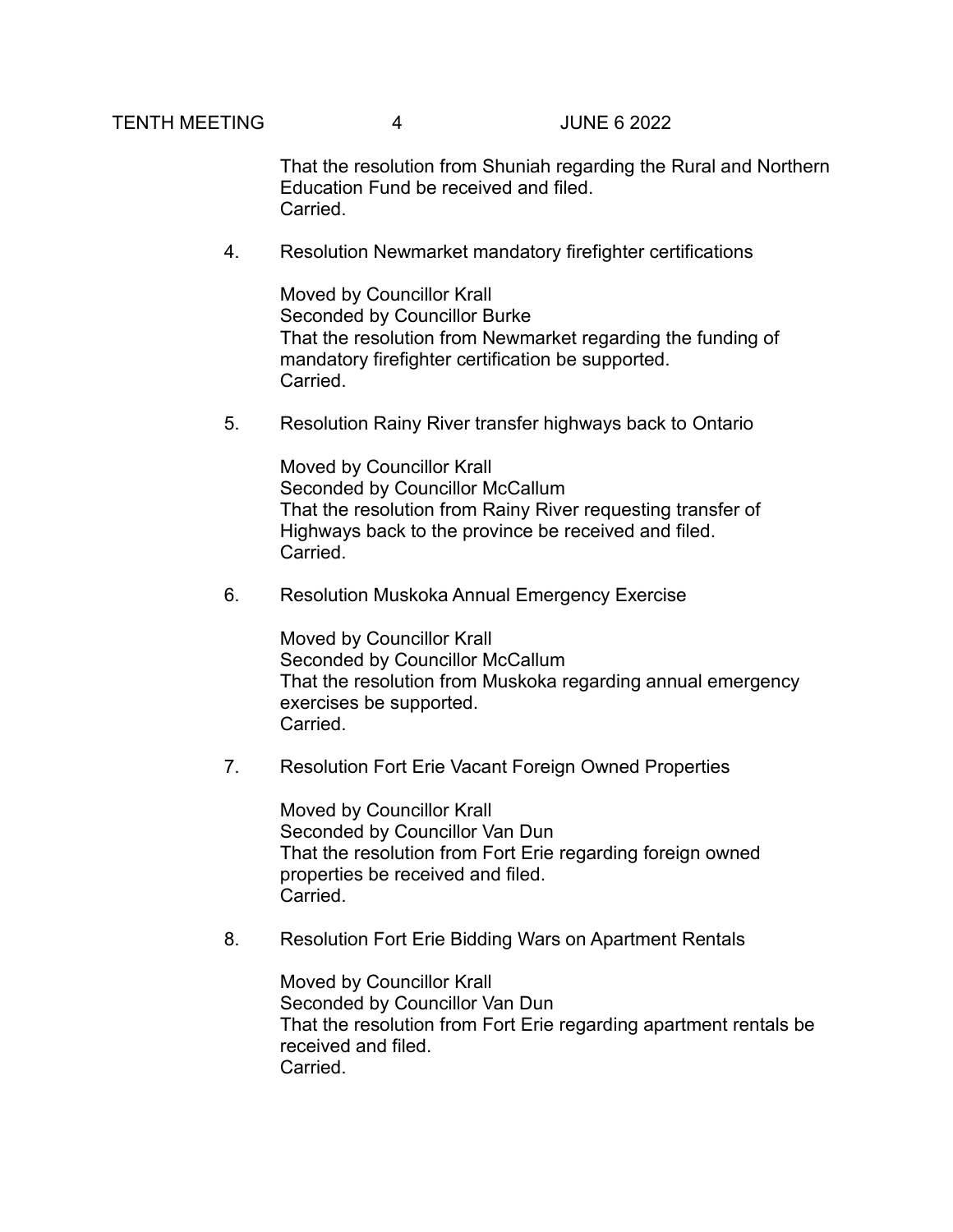E. Accounts

Moved by Councillor Krall Seconded by Councillor Van Dun That the accounts be paid as circulated: Cheque: 16476-16527: \$352,957.39 Cheque: 16463 & 16475 Voided **Carried** 

- F. Other Business
	- 1. Memo Proposed Blue Box Program Changes

The Clerk provided an update on the proposed changes to the Blue Box program. The Clerk noted that revised contracts were to be presented to municipalities by Circular Materials Ontario. The Clerk noted that the current agreements would not be acceptable to the municipality.

2. Memo OMERS Non- Full Time Employee Inclusion

Mrs. Poland reported that changes in the OMERS program would permit part time employees to enroll in the pension program starting January 1 2023.

3. Memo dog control update

The Clerk advised on three options regarding future dog control.

Moved by Councillor Van Dun Seconded by Councillor Krall That the Clerk be authorized to enter into six-month agreements with a local kennel operator and a local person to undertake dog control in the Township. Carried.

4. Minutes Lambton Historical Society May 31 2022

Councillor Krall was thanked for working on the flower beds at Krall Park.

Councillor Van Dun noted that the clean up of the vegetation at the Zion Cemetery had not taken place. He requested that Council explore hiring a contractor to remove the vegetation.